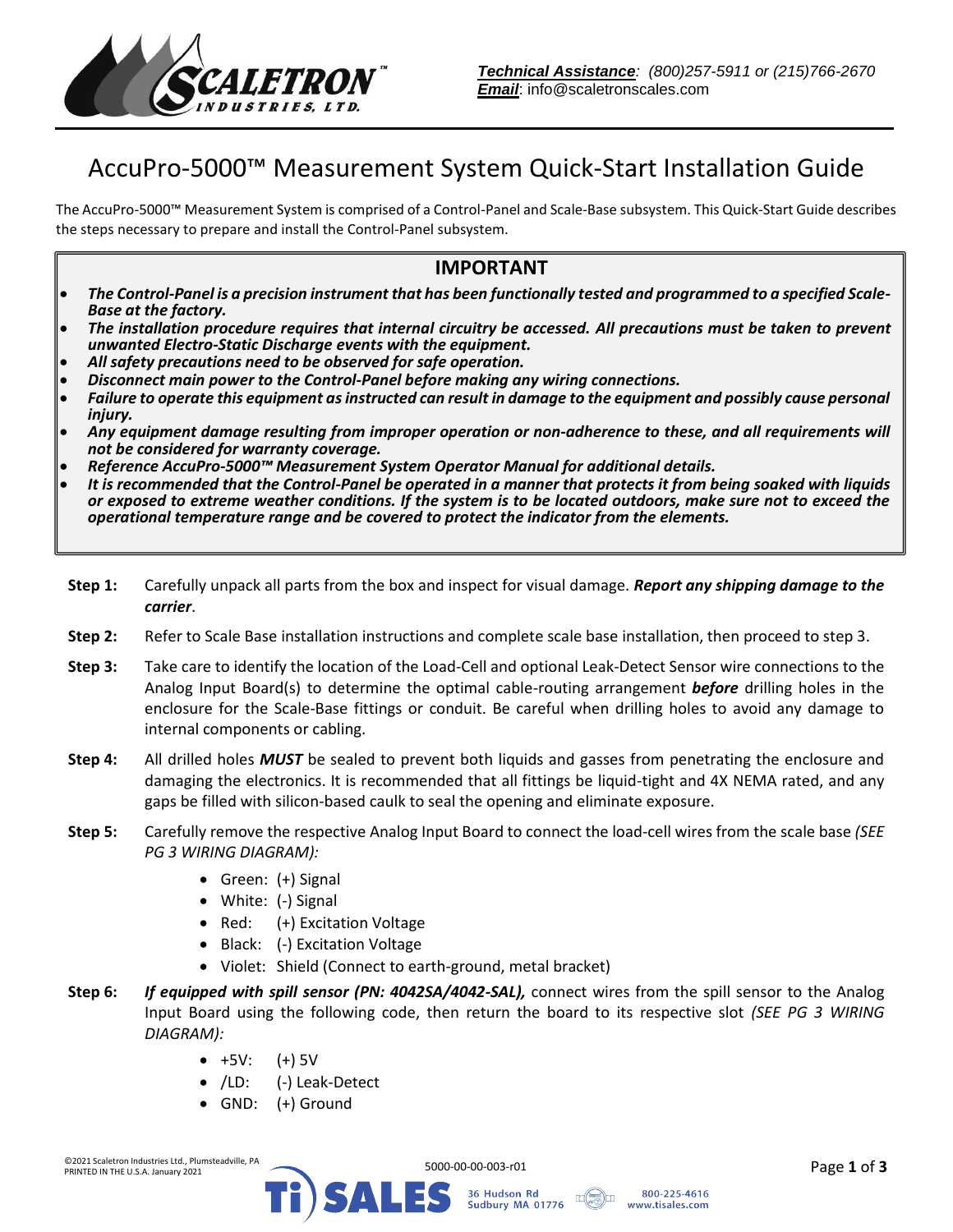

- **Step 7:** *If equipped with Set Point option (5000-SP2/5000-SP4):* take care to identify the location of the relay contact wire connections to the Relay Output Board (s) to determine the optimal cable-routing arrangement *before* drilling holes in the enclosure for the fittings or conduit. Be careful when drilling holes to avoid any damage to internal components or cabling. Carefully remove the respective Relay Output Board to connect the applicable wires using the following code, then return the board to its respective slot *(SEE PG 3 WIRING DIAGRAM):*
	- NO: Normally-Open Contact
	- COM: Common Contact
	- NC: Normally-Closed Contact
- **Step 8:** Analog Output Board (4-20 mA): take care to identify the location of the current loop wire connections to the respective board(s) to determine the optimal cable-routing arrangement *before* drilling holes in the enclosure for the fittings or conduit. Be careful when drilling holes to avoid any damage to internal components or cabling. Carefully remove the respective Analog Output Board to connect the applicable wires using the following code, then return the board to its respective slot *(SEE PG 3 WIRING DIAGRAM):*
	- (+): Current Output
	- (-): Current Return

*\*\*\*IMPORTANT\*\*\* Position the loop-Power Selector slide switch to reveal "SCALE" if power is to be supplied internally by the AccuPro-5000™, or "LOOP" if power is to be supplied externally. Shipped in Scale Power position.*

- **Step 9:** *If equipped with Voltage Out option (PN: 5000-VO):* take care to identify the location of the voltage output wire connections to the respective board(s) to determine the optimal cable-routing arrangement *before* drilling holes in the enclosure for the fittings or conduit. *(SEE PG 3 WIRING DIAGRAM)* Be careful when drilling holes to avoid any damage to internal components or cabling. Carefully remove the respective Analog Output Board to connect the applicable wires using the following code, then return the board to its respective slot:
	- (+): (+) Voltage Output
	- (-): (-) Voltage Output
- **Step 10:** Position the AccuPro5000™ Mode slider-switch, located on the Main Processor Board, to reveal "RUN".
- **Step 11:** Secure the Control-Panel cover by closing the latch and installing (4) screws located at the corners.
- **Step 12:** Mount the Control-Panel to a wall using the four holes in the corner flanges of the enclosure. It should be mounted at operational level and away from the floor. Though the enclosure is 4X NEMA rated, it is not designed to withstand wash-down procedures nor chemical contact beyond accidental exposure. Avoid direct contact with chemicals or regular soaking of water as it may cause substantial damage to the electronics. Connect main power to the AccuPro-5000™ Measurement System.

## *DOWNLOAD FULL OEM MANUAL FROM OUR WEBSITE:*